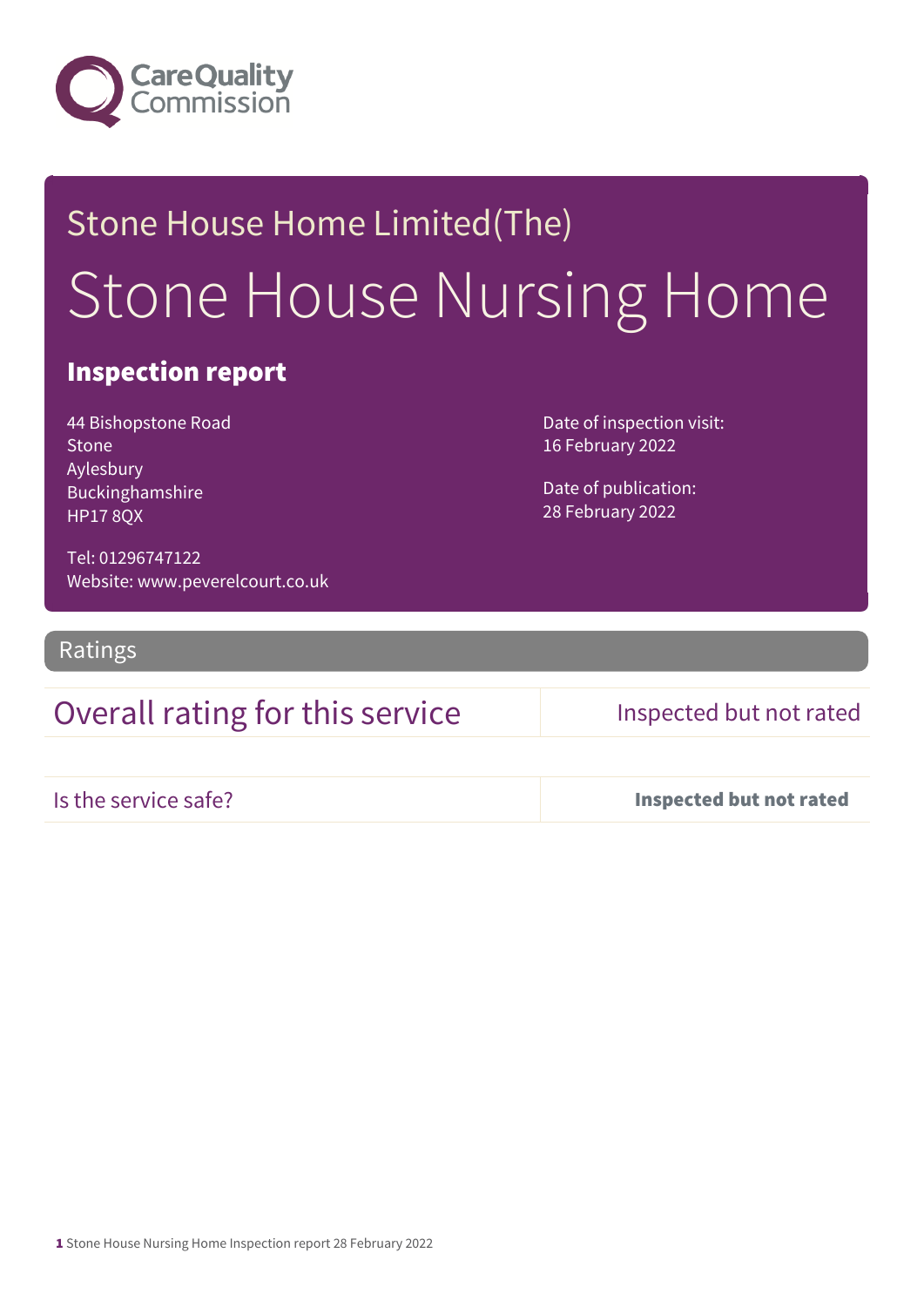## Summary of findings

### Overall summary

Stone House is a residential and nursing home that was providing personal and nursing care to 31 people aged 65 and over at the time of the inspection.

Safe arrangements were in place for professionals visiting the service. This included a confirmed negative lateral flow device test result, proof of vaccination against COVID-19, hand sanitisation and wearing personal protective equipment (PPE). We were able to observe a visiting professional going through this process.

The service was clean and fresh, staff carried out a regular cleaning schedule. Regular infection control audits took place and actions had been followed up when required. An additional cleaning schedule had been introduced to ensure robust measures to reduce infection risks, including additional tasks such as cleaning of any regular touchpoint surfaces.

The provider had robust systems to ensure safe admissions, including only allowing new admissions after a confirmed negative result of the Covid-19 test. The provider had also assessed the environment, with consideration given where to allocate people should they need to isolate.

Staff had received training on infection prevention and control guidance. This included updates on the use of PPE and how to put it on, take it off and dispose safely. Staff's competency around infection control and PPE was checked regularly to prevent staff complacency. There was a designated area for donning and doffing PPE. There was signage all around the service on donning and doffing PPE and handwashing.

The provider ensured there was a sufficient stock of personal protective equipment (PPE) and the vetted supplier ensured it complied with the quality standards.

The provider participated in the Covid-19 regular testing programme for both people and staff.

There was a comprehensive contingency plan of what to do in case of an outbreak. The management team completed risk assessments to assess and mitigate risks in relation to COVID-19. Managers were supported by a regional quality and assurance manager who regularly supported quality and assurance audits on the service.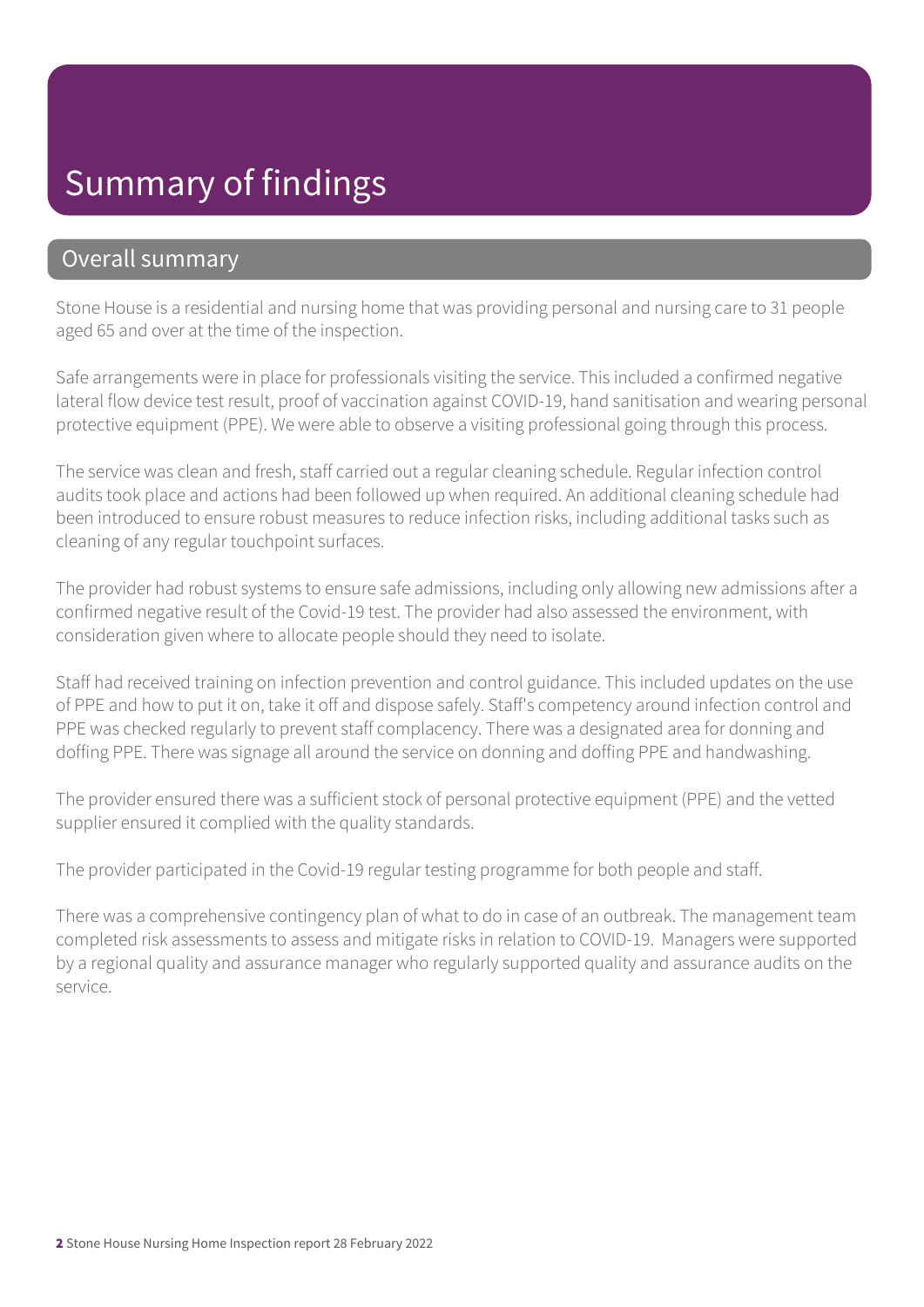### The five questions we ask about services and what we found

We always ask the following five questions of services.

Inspected but not rated

Is the service safe? Inspected but not rated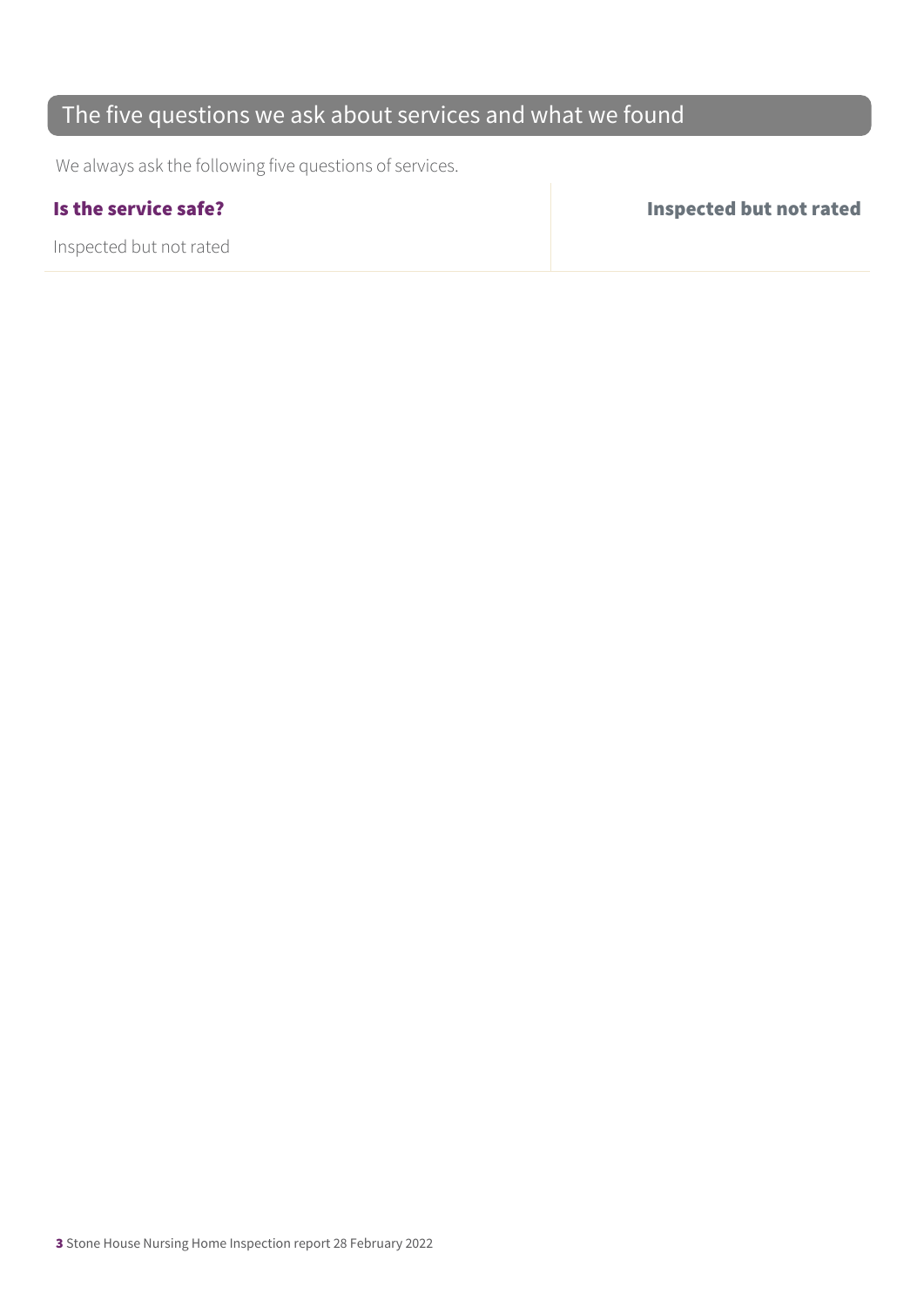

# Stone House Nursing Home Detailed findings

# Background to this inspection

We carried out this inspection under Section 60 of the Health and Social Care Act 2008 as part of our regulatory functions. This inspection was planned to check whether the provider is meeting the legal requirements and regulations associated with the Health and Social Care Act 2008.

As part of CQC's response to the COVID-19 pandemic we are looking at how services manage infection control and visiting arrangements. This was a targeted inspection looking at the infection prevention and control measures the provider had in place. We also asked the provider about any staffing pressures the service was experiencing and whether this was having an impact on the service.

This inspection took place on 16 February 2022 and was announced. We gave the service 48 hours notice of the inspection.